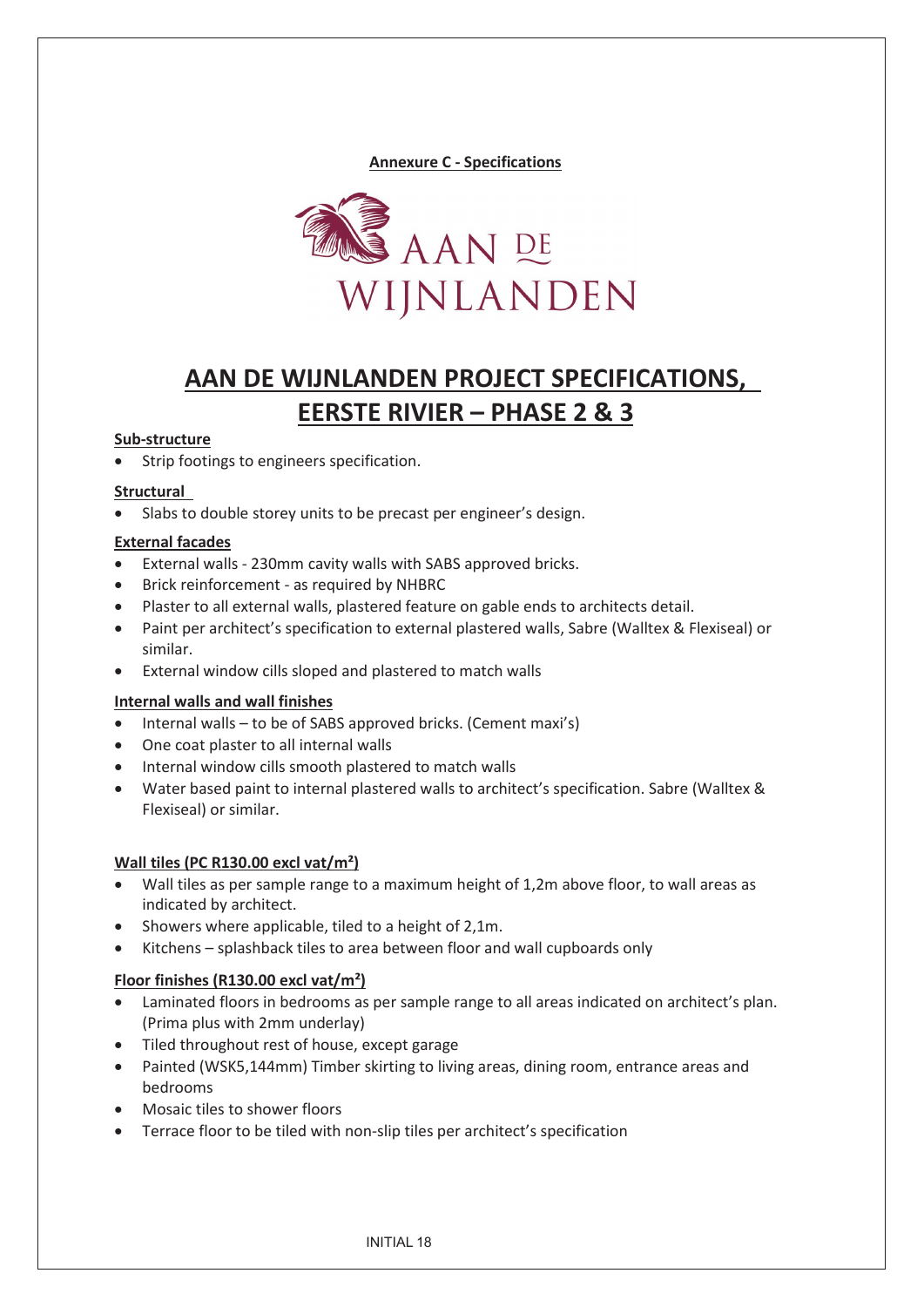## **Ceilings**

- Dropped ceiling in double storey units to be painted.
- Ceilings to be gypsum board skimmed and painted
- Painted fancy cornices to ceilings
- No ceiling at under Covered Terrace.

# **Windows and doors**

- Powder coated aluminum windows with opening sections as indicated on elevations (glazing to SABS standards)
- Powder coated aluminum sliding doors. (glazing to SABS standards)
- Main entrance door painted hardwood door (813 x 2032mm high) per architect's specification
- Internal doors painted hollow core door (813 x 2032mm) (Horizontal slated/pattern)
- **•** External and internal door frames Timber, finished to match doors
- Colour selections per architect's choice
- White Aluminum shower doors and cubicles (where applicable)

## **Ironmongery**

- Three lever mortice lockset to external doors, two lever mortice locksets to internal doors, per architect's choice
- $\bullet$  Single towel rail per bathroom.
- Toilet roll holder per toilet, soap dish where required.
- Mirror in bathrooms fixed to wall.

# **Handrails & Balustrades**

• Charcoal Powder coated Steel handrails

## **Joinery Fittings**

- Built-in cupboards where indicated, with white melamine interiors, with doors and edging as per sample range, with shelves and hanging rails to joiner's design. Impact Edging.
- Kitchen units with white melamine interiors, with doors High Gloss White, with shelves to joiner's design
- Kitchen worktops and vanity tops where applicable to be of Engineered Stone or similar.
- Specification Annexure A to indicate kitchen layout

## **Roof**

- Roof structure to engineers design, pitch per architect's design.
- $\bullet$  Roof covering Metal sheeting, colour to architect's choice
- Insulation to roofs in habitable areas according to SANS 10400
- Flashings and cover flashings as required.
- $\bullet$  Fibre cement fascias where applicable.
- Aluminum gutters and PVC down pipes where applicable colour per architect's specification
- Covered Terrace to have roof if indicated on plan, no ceiling included.

## **Plumbing & Sanitary ware**

- Sanitary ware as per architect's specification.
- Wall hung WC with heavy duty seat to bathrooms with built in Giberit concealed system dual flush actuator plate.
- Hand wash basins on vanity cupboard unit to bathrooms per samples.
- 1700 mm fiberglass bath to bathrooms where applicable.